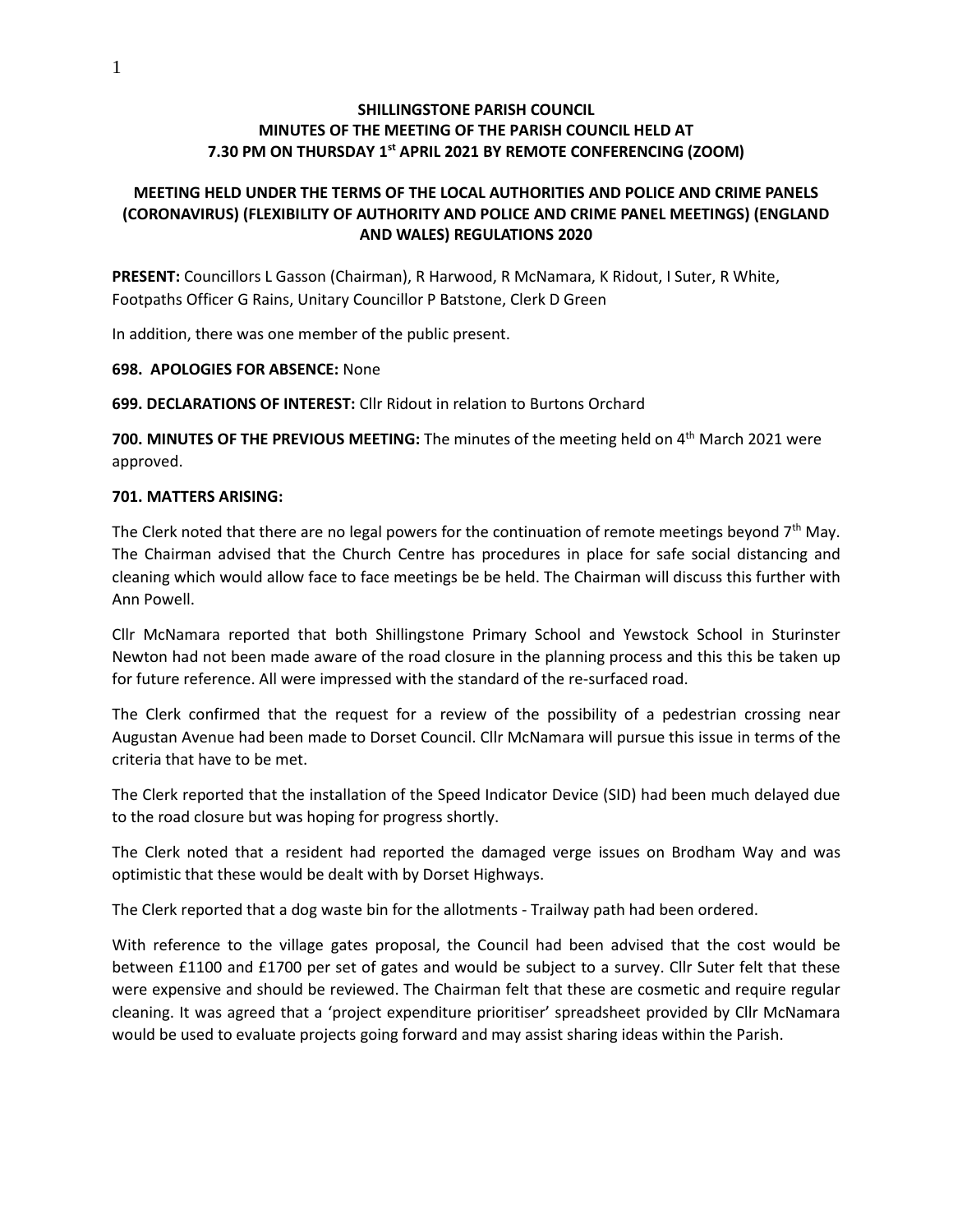The Chairman noted that a suggestion had been made by a resident for a 'boule' court at the Recreation Ground. This will be discussed further with Cllr White and the resident who proposed the idea; Cllr Ridout mentioned that there is a boule court at the Old Ox Inn if anyone wants to look at one.

It was noted that Cllr Aaron had retired and he would be thanked for his long service to the Council. The vacancy will most likely be filled by co-option.

## **702. PUBLIC SESSION**

There were no issues raised.

## **703. UNITARY COUNCILLORS REPORT**

Cllr Batstone provided a brief report:

- Dorset Council is working on how to return to face-to-face meetings. The Council chamber would not permit safe social distancing if all councillors were in attendance and other solutions are being considered.
- she is being assailed by those wanting a 20 mile per hour speed to be introduced but there is a conflict of roles if this is supported
- those involved in the Shillingstone road work should be congratulated.

## **704. FOOTPATHS**

Graham Rains provided a report:

- advised that the perennial flooding problem on the Trailway at Davis Coppice had been resolved with the renewal of drains.
- the vandalized fingerpost on the Trailway by the Recreation Ground had been reported to Dorset Rangers.
- a new information sign has been installed at Gains Cross which references the Big Yellow Bus Project.
- planings from the road surface work it seems will be used to improve some footpath surfaces

#### **705. COUNCILOR REPORTS**

**Highways –** Cllr McNamara reported that the Portman Hall parking facility had not been used during the road closure period, but it had been useful to have it available. The Chairman noted that the drains outside Portman Hall should be looked at again.

**Shillingstone Schoo**l – Cllr Suter noted that most students had returned to the classroom on 8th March and were glad to be back.

**Shillingstone Youth Club** – Cllr Suter reported that two Zoom interactive meetings had been held.

**PC Website** – Cllr Suter noted the improvements to the website and the usefulness of the new planning applications 'tracker' which links directly to the Dorset Council planning portal. New pictures for the website including the river and Keepers Cottage are planned, as is an events page and history archive.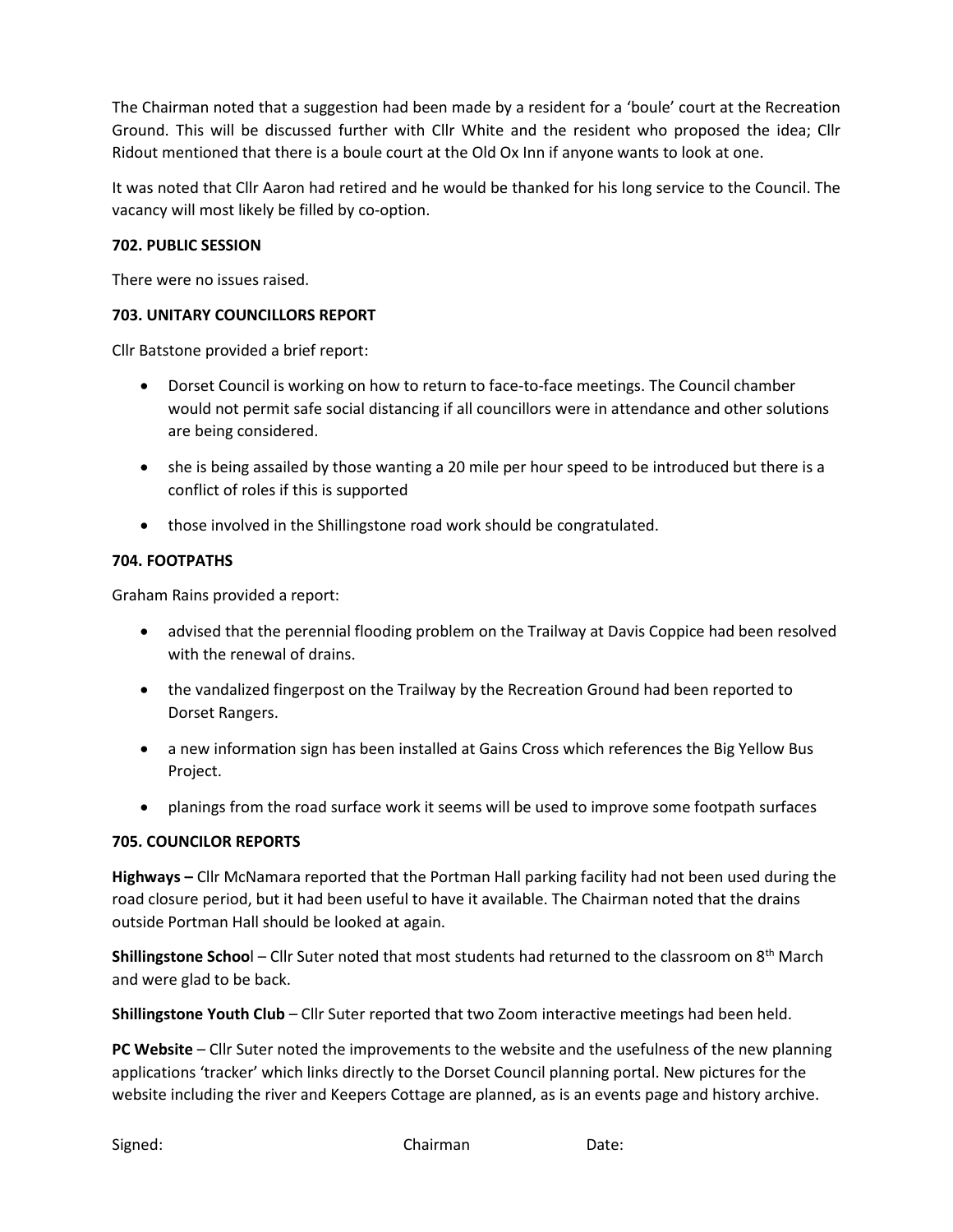**Churchyard** – the Chairman reported that Wessex Archaeology had found some medieval bones and a roof tile in the course of the Church improvements project, which be complete in a month's time. The Chairman thanked Judith Compton for her excellent write up. The Church would like to rewild the churchyard and to plant some foxgloves; any donations of these are welcome.

**Portman Hall** – Cllr Ridout noted that the Hall is still closed and is undergoing some refurbishment. A 'Newcomers' event has been tentatively planned for  $2<sup>nd</sup>$  October. The Village Sports festival is planned for next year which will be the 100<sup>th</sup> anniversary of the first festival; this will be intended to benefit a number of village groups.

**Facebook** – Cllr Ridout reported that this has been quiet other than road closure comments; Dorset Council News links have been added to the Facebook page where necessary. There is some confusion between the roles of the Parish Council and the Parochial Church Council – the Chairman agreed to explain the difference in a future Parish Magazine article.

**Recreation Ground** – Cllr White has met representatives of the Tennis Club and assisted with some bricklaying work at the court shelter. Contact will be made with the Cricket and Football clubs. The matter of the boule court will be discussed further.

**Allotments** – Cllr Harwood reported that most allotment holders had now made a start on their plots, it being far too wet in January and February; some freely donated manure had been mostly used.

**Climate change** – Cllr McNamara had attended a virtual meeting led by the Climate Change Emergency Peoples group. This focused mainly on the response to the Dorset Local Plan. There is a further meeting on the 12th April. Cllr McNamara had noted that the multi-purpose uses of the Trailway, involving walkers, dog-walkers, and cyclists can be unpleasant for some user; the widening of the route for cyclists and other users should be considered. The Chairman noted that the section of the Trailway near Stourpaine has been designed to accommodate both bicycles and horses.

#### **706. PLANNING**

The Clerk confirmed that the planning tracker was working and would clarify with the website host how data to this is populated.

New applications considered:

# **1) P/PABA/2021/00798 Eastbrook Farm White Pit Lane Shillingstone Blandford DT11 0SQ**

Prior App - Building for Agricultural/Forestry Use.

There were no objections to this application which is deemed to be necessary for commercial purposes.

# **2) P/HOU/2021/00046 1A Pepper Hill Shillingstone Blandford Forum Dorset DT11 0TG**

Erection of single storey rear extension

There were no objections to this application which involves an extension to the rear of the property and would not appear to impact on near neighbours.

# **3) P/HOU/2021/00103 5 HONEYSUCKLE GARDENS, SHILLINGSTONE, BLANDFORD FORUM, DT11 0TJ**

Demolition of existing porch and erection of new porch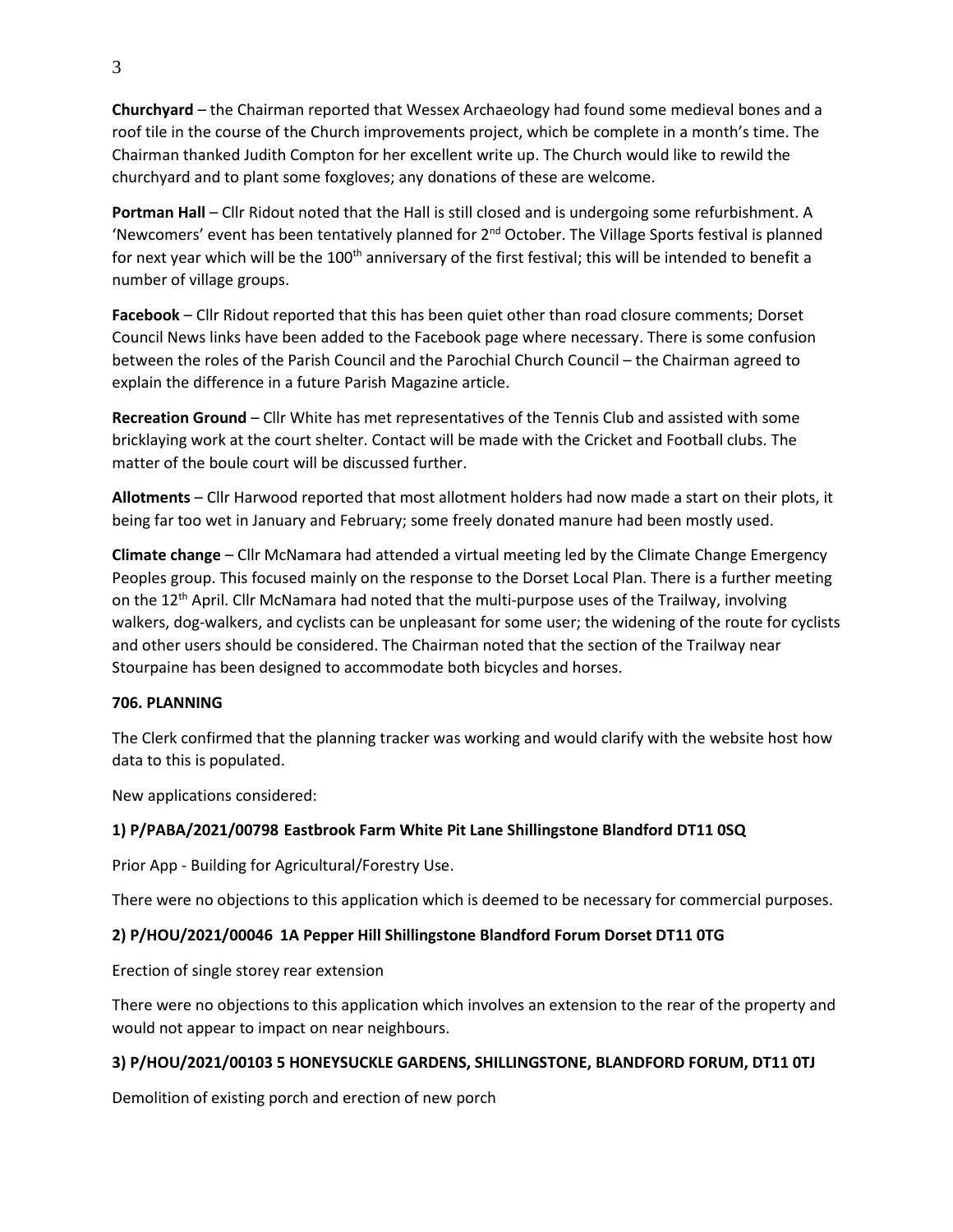There were no objections to this proposal which is a relatively small alteration to the front of the property.

# **4) P/HOU/2021/00318 12 ROBEYS RETURN, BLANDFORD RD< SHILLINGSTONE. DT11 0SF**

Erection of front extension to kitchen and porch.

There were no objections to this proposal involving an extension to the existing kitchen and the creation of a 'pergoda' from an existing conservatory. There would appear to be no discernable negative impact on neighbouring properties.

## **707. FINANCES**

## **i) a) Retrospective payments approved:**

The list of payments had been circulated to councillors in advance. These were **APPROVED.** 

| Date       | Payee            | <b>Ref</b>  | <b>Total</b> | Reason                    |
|------------|------------------|-------------|--------------|---------------------------|
| 01/03/2021 | David Green      | SO.         | £ 613.42     | Pay February 2021         |
| 02/03/2021 | Shillingstone CC | SO.         | £333.00      | Mowing                    |
| 02/03/2021 | Lesley Gasson    | <b>BACS</b> | 80.00<br>£   | Painting reimburse        |
| 08/03/2021 | David Green      | <b>BACS</b> | 39.89<br>f   | Expenses Feb 2021         |
| 08/03/2021 | Shillingstone CC | <b>BACS</b> | 25.00<br>f   | Donation                  |
| 12/03/2021 | Shillingstone TC | <b>BACS</b> | £155.00      | Reimburse Mower shed work |
| 25/03/2021 | Tim West         | <b>BACS</b> | 30.00<br>f   | Install Office 2019       |
| 30/03/2021 | David Green      | <b>BACS</b> | £ 613.42     | Pay March 2021            |

# **b) Payments approved:**

Clerks' expenses: £ 28.50

# **c) Grants approval**

The Parish Council **APPROVED** the following grants:

| PCC Churchyard           | £ 250 |
|--------------------------|-------|
| Parish Magazine          | £500  |
| Shillingstone Youth Club | £ 250 |
| <b>Burtons Orchard</b>   | £ 200 |

The Burtons Orchard committee had approached the Parish Council because of a funding deficit arising from the Covid-19 lockdown and the cancellation of the usual fund-raising events including the dog show and table top sale. This is expected to be a one-off grant; the committee has plans for a resumption of fundraising activities as soon as possible including the apple sale in June and a sale of benches manufactured from the hazel crop.

# **d) Lengthsman contract**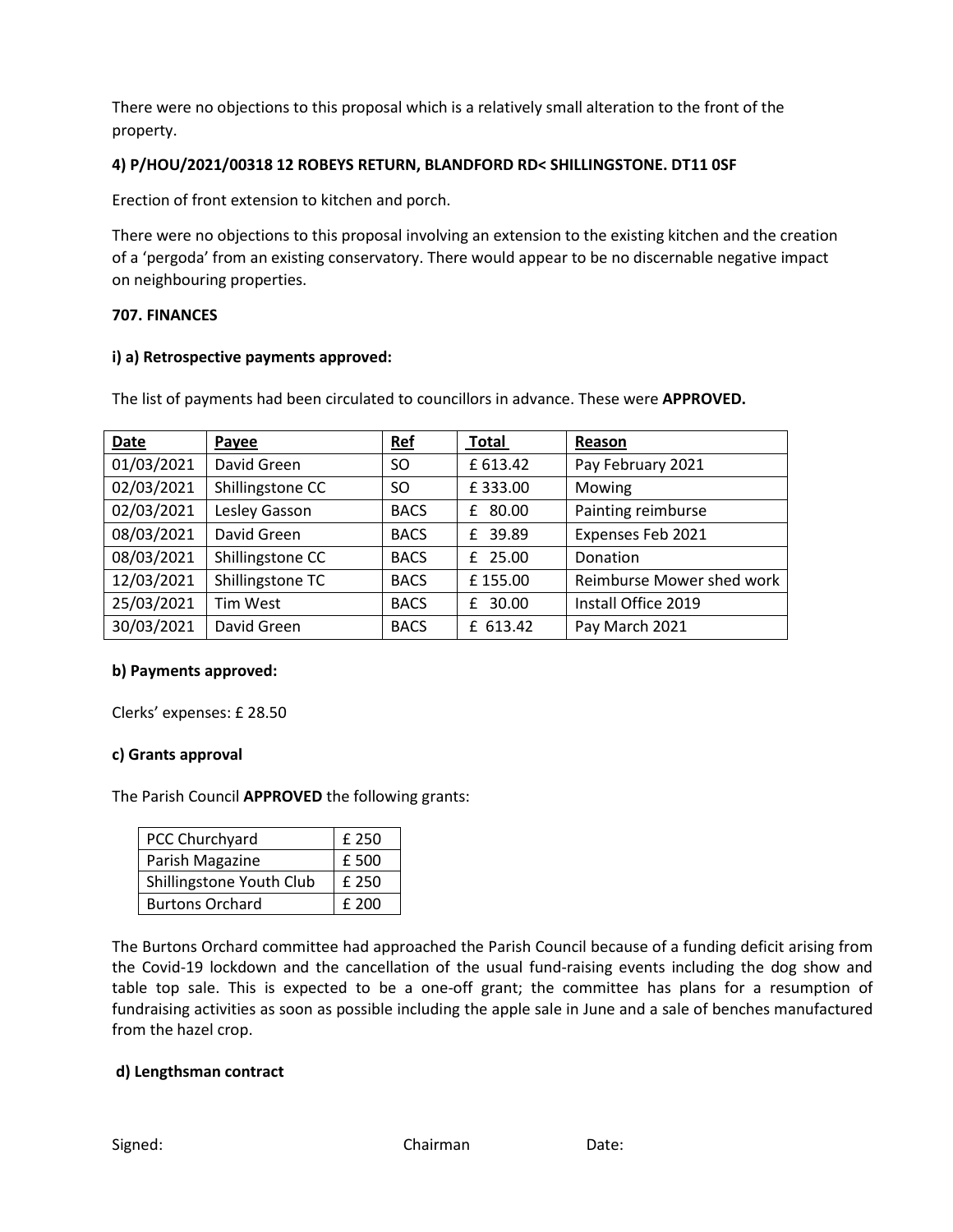The Clerk advised that he is in discussion with the Sturminster Town Council and the Dorset Rangers concerning the preparation of a new contract for services, which must include all the verges in the villages and other areas where regular work is necessary (e.g. the Augustan Avenue play area). It must also include provision for regular street sweeps. It appears that there is some funding for verge maintenance available via the Dorset Rangers which will form part of the cost calculation for the new contract.

The billing of lengthsman charges for 2020-2021 has been queried by the Clerk.

## **708. PLAY AREAS, RECREATION GROUND AND PROPERTY CHECK**

The Clerk reported that cleaning of the pavilion and the Pod had resumed in anticipation of the resumption of sporting activities. Moss has been cleaned from the mower shed on the Tennis Club side and repairs have made.

## **Play Area fencing**

The Clerk reported that potential costs of the fencing project had spiraled due to the necessity for replacing the roundabout which will need to be moved for safety reasons; this would add around £4,000 to overall project costs which would now be between £12,000 and £13,000. The Clerk advised that the scheme in its present form was unaffordable and would drain existing reserves, and could not be justified in terms of the perceived risks of dogs on the play area. Cllr McNamara didn't think young families would approve of this level of expenditure. Cllr Suter felt that the idea should not be abandoned completely and perhaps an alternative wooden post and rail fence could be considered.

The Council **AGREED** that the proposal to install a metal fence would not be taken forward and a meeting to consider alternatives should be held and community involvement in a decision would be encouraged.

#### **Quarterly Play Area safety inspection**

The regular play equipment contractor has offered to provide a quarterly play area inspection service. The Clerk noted that this would be in addition to the visual weekly checks he makes, would cover both play areas and would provide an additional safeguard in the event of any potential equipment failures. The Clerk recommended that the Parish Council proceed with this arrangement which is relatively low cost.

The Council **APPROVED** this proposal.

#### **709. CORRESPONDENCE**

These items of correspondence were noted:

- A complaint concerning the recording of a meeting. This had been referred to Jonathan Mair at Dorset Council who had responded appropriately. The Clerk advised that under the Audit and Accountability regulations anyone can record any public meeting at any time without the express permission of those attending.
- A note from the Unitary Councillor concerning the proposal by Extinction Rebellion for a 'Mass Trespass' of the countryside on 24<sup>th</sup> April.